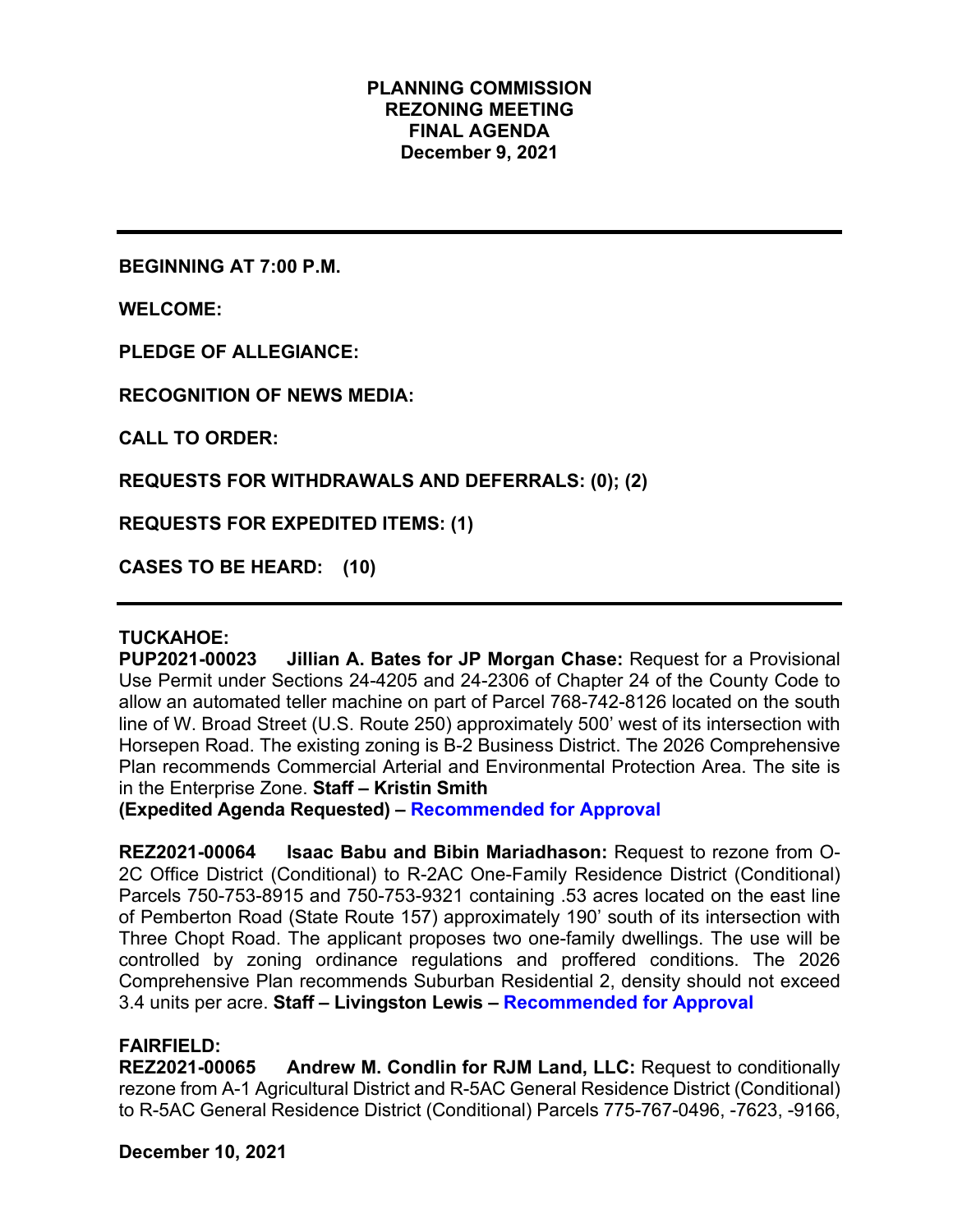775-768-0741, -3432, and -6111 containing 30.45 acres located on the north line of Mountain Road approximately 400' west of its intersection with Woodman Road. The applicant proposes detached, single-family dwellings. The R-5A District allows a density of 6 units per acre. The use will be controlled by zoning ordinance regulations and proffered conditions. The 2026 Comprehensive Plan recommends Suburban Residential 1, density should not exceed 2.4 units per acre and Environmental Protection Area.

**Staff – Seth Humphreys – Recommended for Approval**

## **VARINA:**

## *(Deferred from the November 10, 2021 Meeting)*

**REZ2021-00056 Andrew M. Condlin Atlantic Crossing, LLC:** Request to conditionally rezone from A-1 Agricultural District to M-2C General Industrial District (Conditional) Parcels 841-712-8524, 842-712-1529, 842-712-5063, 843-711-6375, 843- 712-6388, and 844-709-3698 containing 530.47 acres located on the north and south lines of E. Williamsburg Road (U.S. Route 60) at its intersection with Technology Boulevard. The applicant proposes industrial and distribution uses. The uses will be controlled by zoning ordinance regulations and proffered conditions. The 2026 Comprehensive Plan recommends Office, Office/Service, Commercial Concentration, Traditional Neighborhood Development, and Environmental Protection Area. Part of the site is in the Airport Safety Overlay District. **Staff – Seth Humphreys – Recommended for Approval**

**REZ2021-00066 Jeffrey P. Geiger for HHHunt:** Request to conditionally rezone from A-1 Agricultural District and R-3 One-Family Residence District to RTHC Residential Townhouse District (Conditional) Parcel 834-713-4519 and part of Parcel 833-713-9819 containing 26.79 acres located at the southeast intersection of E. Williamsburg Road (U.S. Route 60) and Whiteside Road. The applicant proposes a residential townhome development. The RTH District allows a density of 12 units per acre. The use will be controlled by zoning ordinance regulations and proffered conditions. The 2026 Comprehensive Plan recommends Open Space/Recreation, Suburban Residential 1, density should not exceed 2.4 units per acre, Commercial Concentration, and Environmental Protection Area. The site is in the Airport Safety Overlay District. **Staff – Livingston Lewis – Deferred to the January 13, 2022 Meeting**

### **BROOKLAND:**

### *(Deferred from the November 10, 2021 Meeting)*

**REZ2021-00041 Andrew M. Condlin for Laurel Land, LLC:** Request to conditionally rezone from R-2 One-Family Residence District and [R-6C] General Residence District (Conditional) to R-6C General Residence District (Conditional) Parcels 767-760-8701, 768-759-3393, and 768-760-1507 containing 5.30 acres located at the northeast intersection of Hungary Spring and Hungary Roads. The applicant proposes townhomes and condominiums. The R-6 District allows a maximum gross density of 19.8 units per acre. The use will be controlled by zoning ordinance regulations and proffered conditions. The 2026 Comprehensive Plan recommends Suburban Residential 2, density should not exceed 3.4 units per acre. **Staff – Rosemary Deemer** 

**(Deferral Requested to January 13, 2022) – Deferred to the January 13, 2022 Meeting**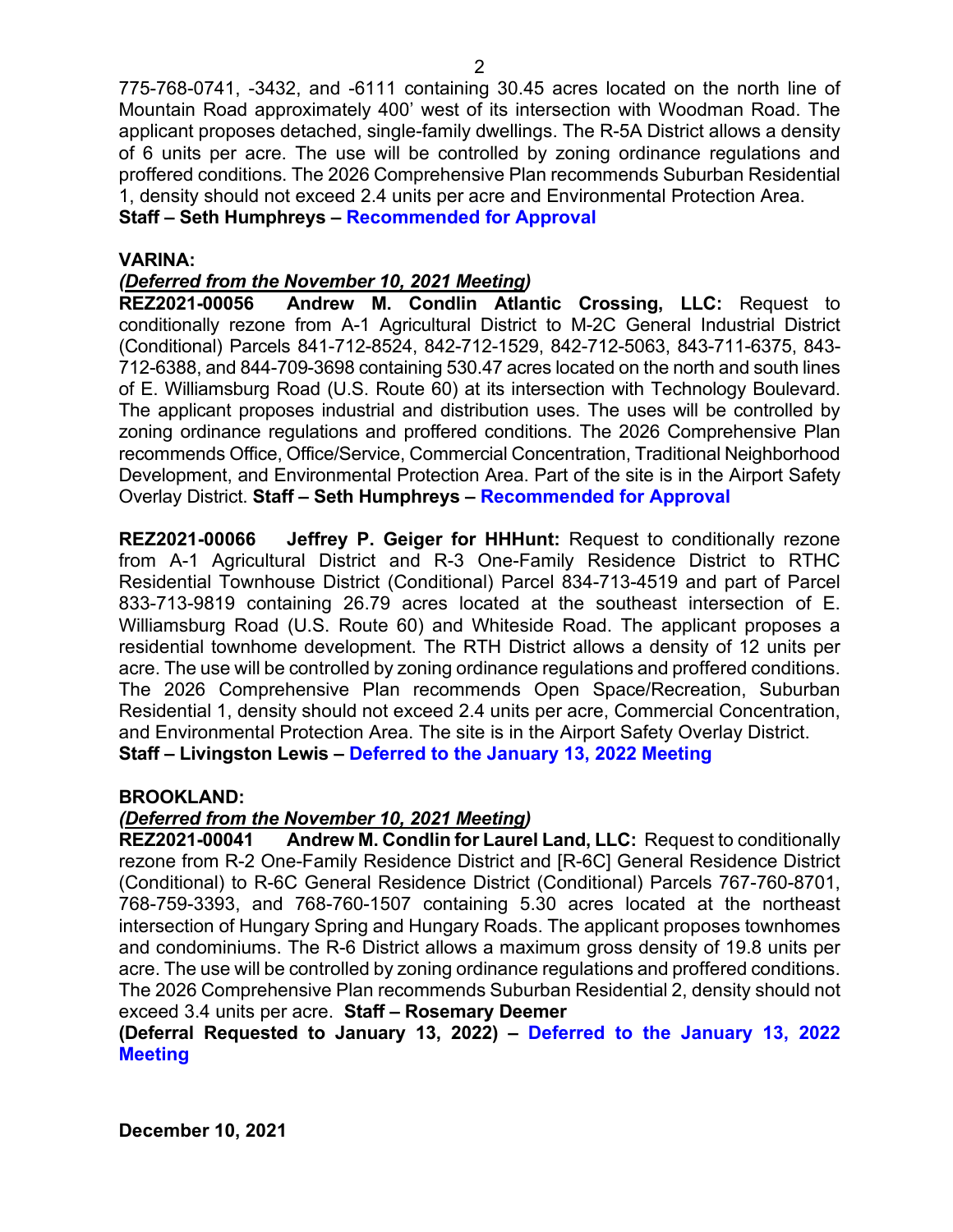# *(Deferred from the November 10, 2021 Meeting)*

**PUP2021-00025 Andrew M. Condlin for SKM, LLC:** Request for a Provisional Use Permit under Sections 24-4315.C and 24-2306 of Chapter 24 of the County Code to allow commercial uses and zoning modifications as part of a master-planned development on Parcels 733-764-9576 and 733-765-4819 located at the northwest intersection of W. Broad Street (U.S. Route 250) and N. Gayton Road. The existing zoning is A-1 Agricultural District. R-6C General Residence District (Conditional) zoning is proposed with REZ2022- 00003. The 2026 Comprehensive Plan recommends Urban Mixed-Use and Environmental Protection Area. The site is in the West Broad Street Overlay District.

**Staff – Seth Humphreys (Deferral Requested to January 13, 2022) – Deferred to the January 13, 2022 Meeting**

## *(Deferred from the November 10, 2021 Meeting)*

**REZ2021-00002 Jeffrey P. Geiger for Edward Rose Properties, Inc.:** Request to conditionally rezone from A-1 Agricultural District to R-6C General Residence District (Conditional) Parcels 733-765-8245, 734-765-0271, 734-765-1326, 733-765-9428, 734- 765-1094, 734-765-1456, 734-765-3041, and part of Parcel 734-765-1504, containing 17.2 acres located at the northwest intersection of N. Gayton and Old Three Chopt Roads. The applicant proposes a multifamily development. The R-6 District allows a maximum gross density of 19.8 units per acre. The uses will be controlled by zoning ordinance regulations and proffered conditions. The 2026 Comprehensive Plan recommends Urban Mixed-Use and Environmental Protection Area. The site is in the West Broad Street Overlay District. **Staff – Seth Humphreys – Recommended for Approval**

## *(Deferred from the November 10, 2021 Meeting)*

**PUP2021-00026 Jeffrey P. Geiger for Edward Rose Properties, Inc:** Request for a Provisional Use Permit under Sections 24-4315.C and 24-2306 of Chapter 24 of the County Code to allow zoning modifications as part of a master-planned development on Parcels 733-765-8245, 734-765-0271, 734-765-1326, 733-765-9428, 734-765-1094, 734- 765-1456, 734-765-3041, and part of Parcel 734-765-1504 located at the northwest intersection of N. Gayton and Old Three Chopt Roads. The existing zoning is A-1 Agricultural District. R-6C General Residence District (Conditional) zoning is proposed with REZ2021-00002. The 2026 Comprehensive Plan recommends Urban Mixed-Use and Environmental Protection Area. The site is in the West Broad Street Overlay District. **Staff – Seth Humphreys – Recommended for Approval**

### *(Deferred from the November 10, 2021 Meeting)*

**REZ2021-00048 James W. Theobald for Triple J Farms, LLC, ME Taylor LLC, and ME Payne LLC:** Request to conditionally rezone from A-1 Agricultural District to UMUC Urban Mixed-Use District (Conditional) Parcels 731-768-6671, 731-769-1848, 731-770-6865, 732-768-3835, 732-768-9107, and 734-767-2531 containing 183.011 acres located on the north line of Bacova Drive at its intersection of N. Gayton Road. The applicant proposes an urban mixed-use development. The uses will be controlled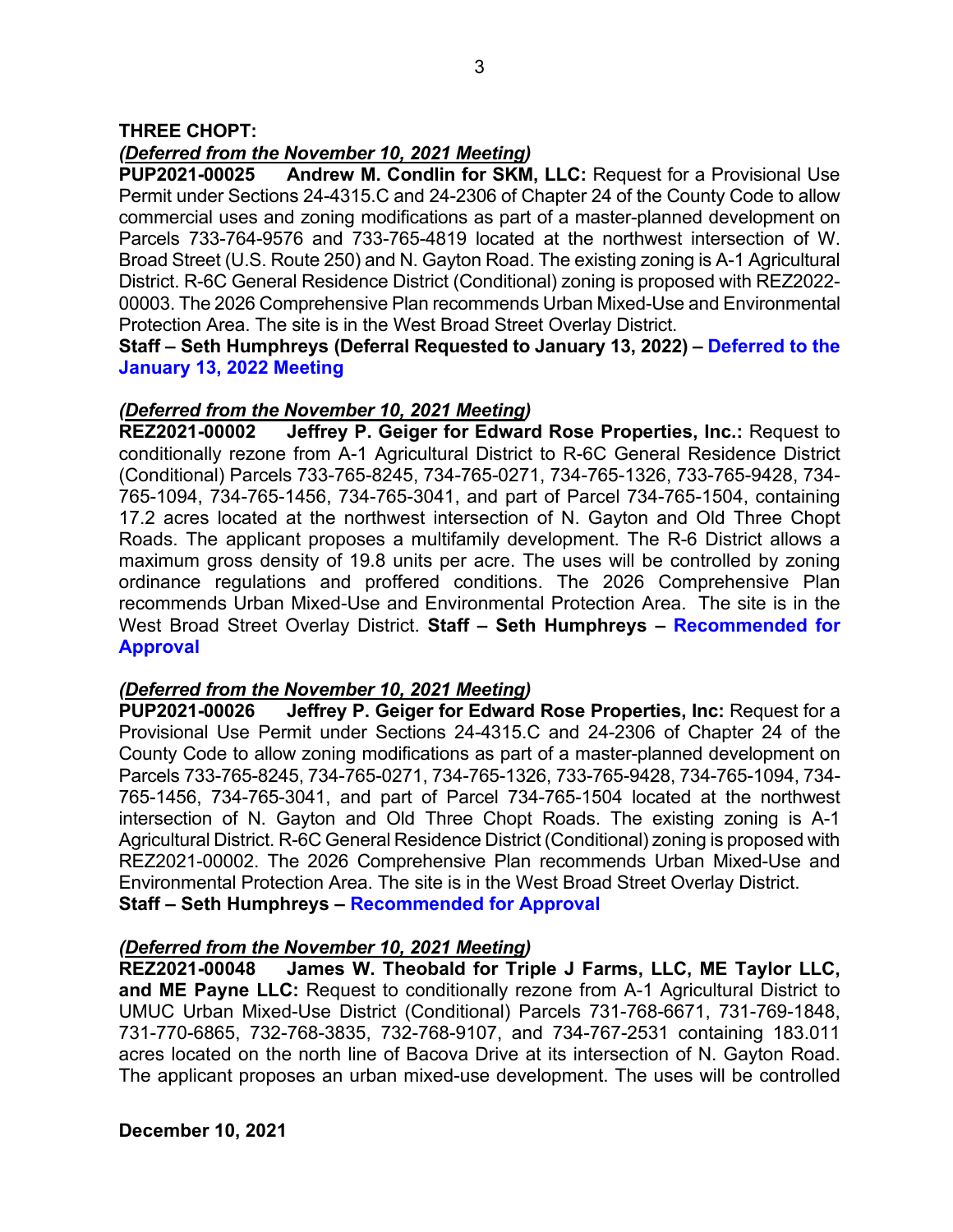by zoning ordinance regulations and proffered conditions. The 2026 Comprehensive Plan recommends Office, Rural Residential, density should not exceed 1 unit per acre, and Environmental Protection Area. **Staff – Livingston Lewis – Recommended for Approval**

# *(Deferred from the November 10, 2021 Meeting)*

**PUP2021-00018 James W. Theobald for Triple J Farms, LLC, ME Taylor LLC, and ME Payne LLC:** Request for a Provisional Use Permit under Sections 24-32.1 (a, f, i, k, n, p, s, t, u, v, w, x, z, aa, bb), 24-120 and 24-122.1 of Chapter 24 of the County Code to allow outdoor vending; auditorium and assembly hall; offices greater than 30,000 square feet, indoor recreation greater than 10,000 square feet, retail stores or shops greater than 10,000 square feet; drive-through services; parking garage with no associated ground floor retail; commercial outdoor recreation facilities; buildings in excess of 60' in height; residential density in excess of 30 units per acre; one-family dwellings exceeding 25 percent of total dwelling units; open space less than 20 percent; commercial or office square footage of less than 25 percent of the total building square footage; general hospitals; number of for-lease multifamily dwelling units to exceed 30 percent of total units; parking plan; and other uses of the same general character on Parcels 731-768-6671, 731-769-1848, 731-770-6865, 732-768-3835, 732-768-9107, and 734-767-2531 located on the north line of Bacova Drive at its intersection of N. Gayton Road. The existing zoning is A-1 Agricultural District. UMUC Urban Mixed-Use (Conditional) District zoning is proposed with REZ2021-00048. The 2026 Comprehensive Plan recommends Office, Rural Residential, density should not exceed 1 unit per acre, and Environmental Protection Area. **Staff – Livingston Lewis – Recommended for Approval**

**REZ2021-00063 John H. Click, Jr. for Haywood B. Hyman, Jr.:** Request to amend proffers accepted with C-56C-05 on Parcel 746-760-6689 located on the north line of W. Broad Street (U.S. Route 250) approximately 665' west of its intersection with Dominion Boulevard. The applicant proposes to amend proffers regarding prohibited uses. The existing zoning is B-3C Business District (Conditional). The 2026 Comprehensive Plan recommends Urban Mixed Use. The site is in the Innsbrook Redevelopment Overlay District. **Staff – Kristin Smith – Recommended for Approval**

**SIA2021-00004 County of Henrico – Fire Station 6 Relocation:** The Department of Planning has received a request from the Division Fire to initiate a Substantially In Accord study for the relocation of Fire Station 6. The proposed site consists of Parcel 811-717-8514 containing 4.5 acres located along the south line of Gay Avenue at its intersection with Millers Lane in the Varina District. The existing zoning is R-4 One-Family Residence District. The 2026 Comprehensive Plan recommends Suburban Residential 2, density should not exceed 3.4 units per acre. **Staff – Kristin Smith – Recommended for Approval**

**DISCUSSION ITEM:** The Commission will consider revisions to the Planning Commission Rules and Regulations.

**DISCUSSION ITEM:** The Commission will discuss the nomination of officers for the 2022 calendar year.